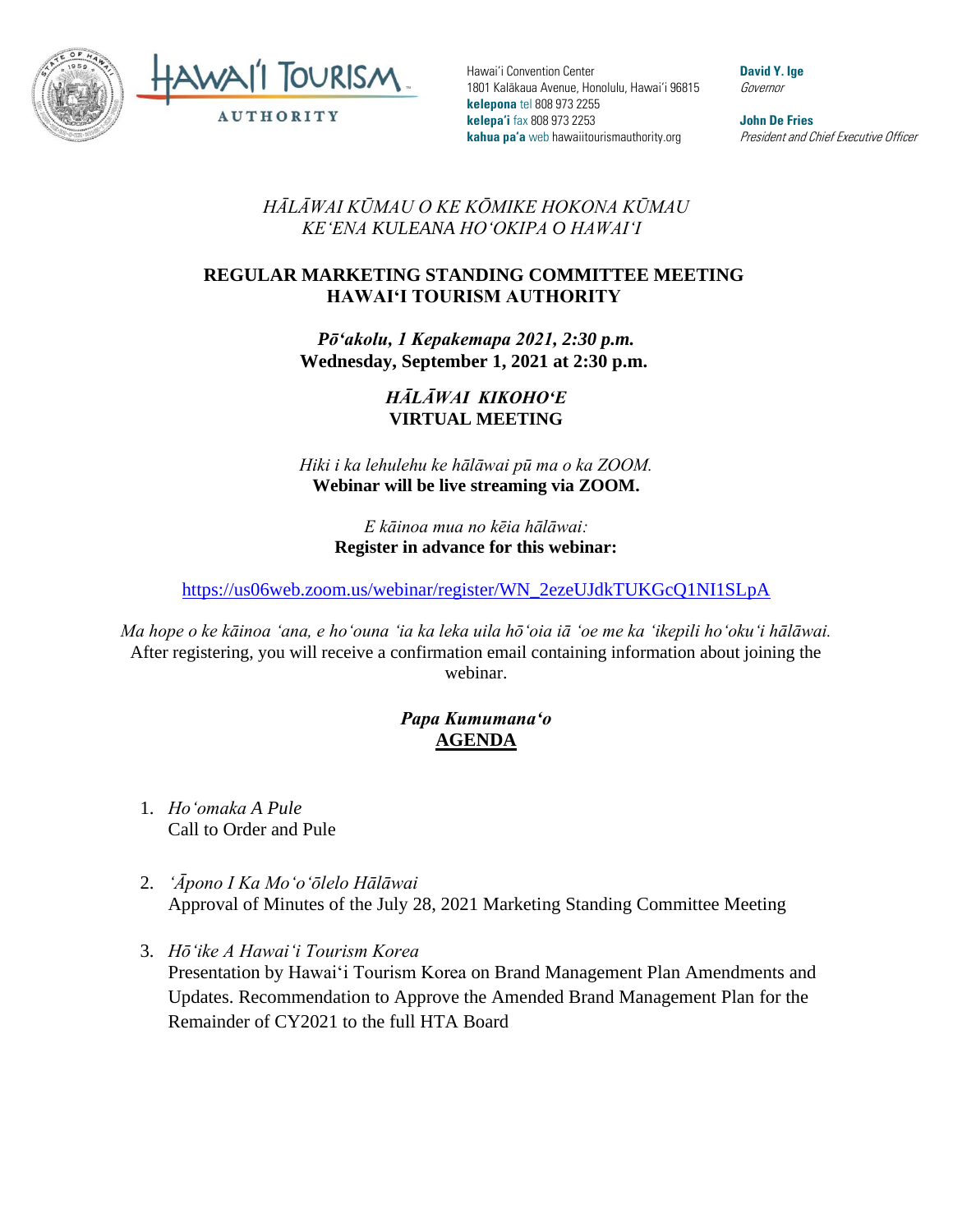



Hawai'i Convention Center 1801 Kalākaua Avenue, Honolulu, Hawai'i 96815 **kelepona** tel 808 973 2255 **kelepa'i** fax 808 973 2253 **kahua pa'a** web hawaiitourismauthority.org

**David Y. Ige** Governor

**John De Fries** President and Chief Executive Officer

- 4. *Hōʻike A Hawaiʻi Tourism Canada* Presentation by Hawai'i Tourism Canada on Brand Management Plan Amendments and Updates. Recommendation to Approve the Amended Brand Management Plan for the Remainder of CY2021 to the full HTA Board
- 5. *Hōʻike A Hawaiʻi Tourism Oceania* Presentation by Hawai'i Tourism Oceania on Brand Management Plan Amendments and Updates. Recommendation to Approve the Amended Brand Management Plan for the Remainder of CY2021 to the full HTA Board
- 6. *Hōʻike A Hawaiʻi Tourism Japan* Presentation by Hawai'i Tourism Japan on Brand Management Plan Amendments and Updates. Recommendation to Approve the Amended Brand Management Plan for the Remainder of CY2021 to the full HTA Board
- 7. *Hōʻike A Hawaiʻi Tourism USA* Presentation by Hawai'i Tourism USA on Brand Management Plan Amendments and Updates. Recommendation to Approve the Amended Brand Management Plan for the Remainder of CY2021 to the full HTA Board
- *8. Kūkākūkā A Hoʻoulu I Nā Kaʻakālai Hoʻomōhala Hou\*\*\** Discuss and Develop Potential Strategies for Tourism Recovery Messaging\*\*\*
- 9. Hoʻokuʻu Adjournment

\*\*\* 'Aha Ho'okō: Ua hiki i ka Papa Alaka'i ke mālama i kekahi hālāwai kūhelu i kū i ka Hawai'i Revised *Statutes (HRS) § 92-4. E mālama ʻia kēia hālāwai kūhelu nei ma lalo o ka § 92-5 (a)(4), § 92-5 (a)(8) and §201B-4(a)(2) no ka pono o ko ka Papa Alakaʻi kūkā a hoʻoholo ʻana i nā nīnūnē a nīnau i pili i ko ka Papa Alakaʻi kuleana me ko ka Papa Alakaʻi loio. He hālāwai kūhelu kēia i ʻole paulele ʻia ka ʻikepili a i mea hoʻi e mālama kūpono ai ko Hawaiʻi ʻano, he wahi i kipa mau ʻia e nā malihini.*

\*\*\* Executive Session: The Board may conduct an executive session closed to the public pursuant to Hawai'i Revised Statutes (HRS) § 92-4. The executive session will be conducted pursuant to § 92-5 (a)(4),  $\S 92-5$  (a)(8) and  $\S 201B-4(a)(2)$  for the purpose of consulting with the board's attorney on questions and issues pertaining to the board's powers, duties, privileges, immunities, and liabilities; and to discuss information that must be kept confidential to protect Hawai'i's competitive advantage as a visitor destination.